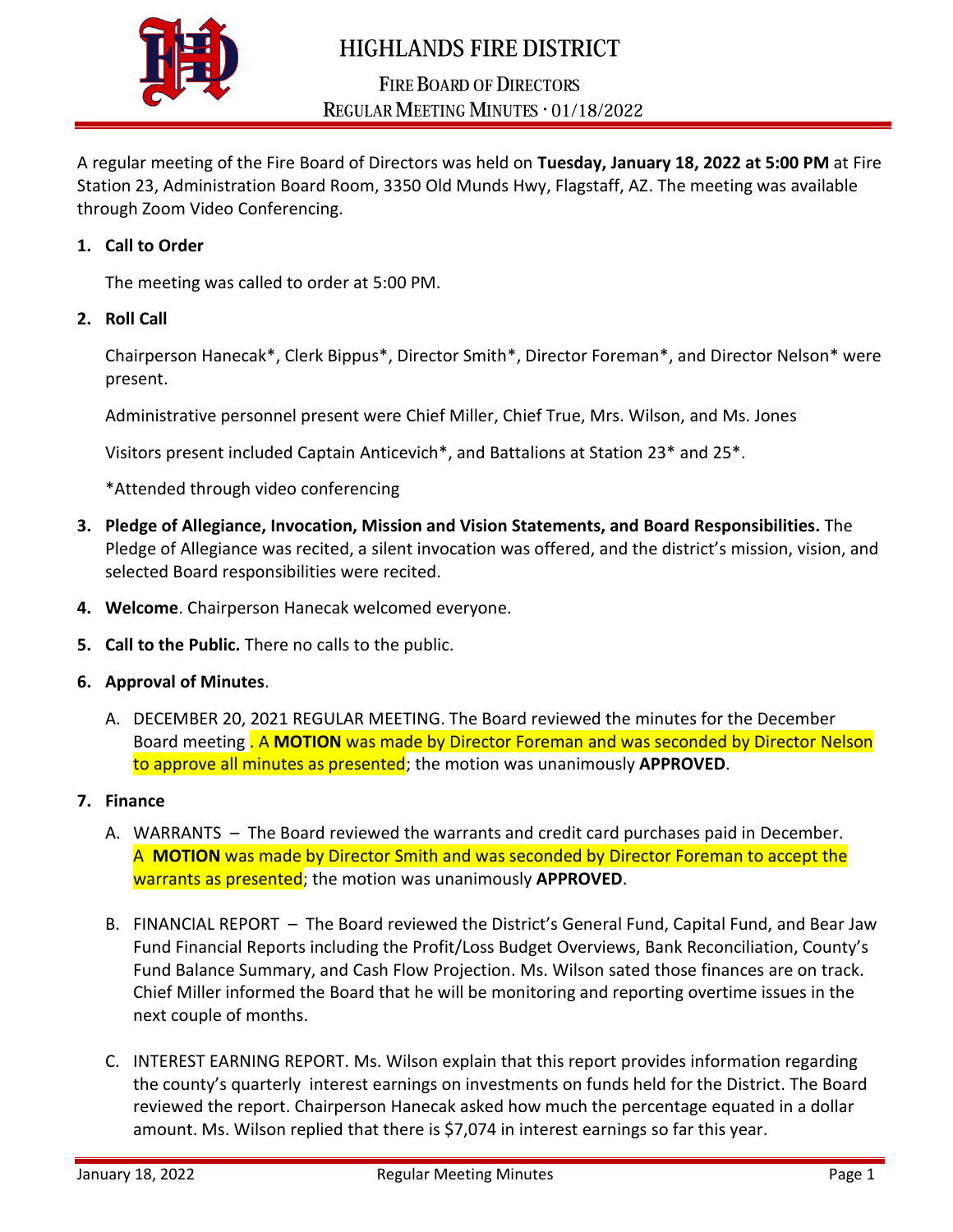#### **8. Summary Reports & Correspondence**

- A. IAFF LOCAL CHAPTER 1505 SUMMARY REPORT Captain Anticevich reported the Toy Drive was a huge success; nine children were given toy for Christmas. The Local is beginning to plan for the Pancake Breakfast this Summer.
- B. BATTALION FIRE CHIEF'S SUMMARY REPORT Chief True presented the Battalion Chief's Report. There were 70 calls for service in December. Chief True described significant emergency responses in December. Director Foreman asked how many calls were directly related to GFR Support; Chief Ture replied that he could provide a report with exact numbers.
- C. FIRE CHIEF'S SUMMARY REPORT Chief Miller presented the Fire Chief Report. Chief Miller thanked staff for continuing to work through the COVID crisis.
- D. FIRE BOARD CHAIRPERSON'S SUMMARY REPORT. Chairperson Hanecak had nothing additional to report.
- E. CORRESPONDENCE There was no additional correspondence presented.

## **9. Topics of Discussion and Possible Legal Action**

- A. CONSIDERATION TO APPROVE ELECTRONIC PAYMENTS TO US BANK FOR CERTIFICATES OF PARTICIPATION. Mrs. Wilson recommended the County set-up electronic payments to US Bank for the Certificates of Participation that paid off the PSPRS unfunded liability and Construction of Station 23. After discussion, a **MOTION** was made by Director Foreman and was seconded by Director Bippus to approve the County make electronic payments to US Bank; the motion was unanimously **APPROVED**.
- B. CONSIDERATION TO APPROVE COCONINO COUNTY POLLING PLACE AGREEMENT. Ms. Jones presented the Polling Place Agreement with the County. She recommended the Board approve the agreement to allow the County to utilize the Hirsch Center as a polling place in the 2022 elections. After discussion, A **MOTION** was made by Director Nelson and was seconded by Director Smith to approve the Polling Place Agreement as presented; the motion was unanimously **APPROVED**.
- C. CONSIDERATION TO APPROVE RENEWAL OF ADOPTION AGREEMENT FOR 457 PLAN. Ms. Jones informed the Board that the District sponsors a Nationwide 457 Plan for employees to save for retirement. She explained that she requested a transfer funds from a traditional 457 Plan to the Roth 457 Plan; however, she learned that Adoption Agreement needs to be renewed to allow the transaction. Since she was not able to connect with the Nationwide representative to explain the agreement, Ms. Jones requested the Board table the item until she speaks with him. The Board requested Ms. Jones invite the representative to meet with the Board or at least speak with him herself, and the item was tabled.
- D. REVIEW FIRE BOARD HANDBOOK/BYLAWS. Ms. Jones presented the Fire Board Handbook for the Board's review. Director Foreman stated that he didn't see anything in the Handbook that needs to be changed and this time; however, new legislation may require changes.